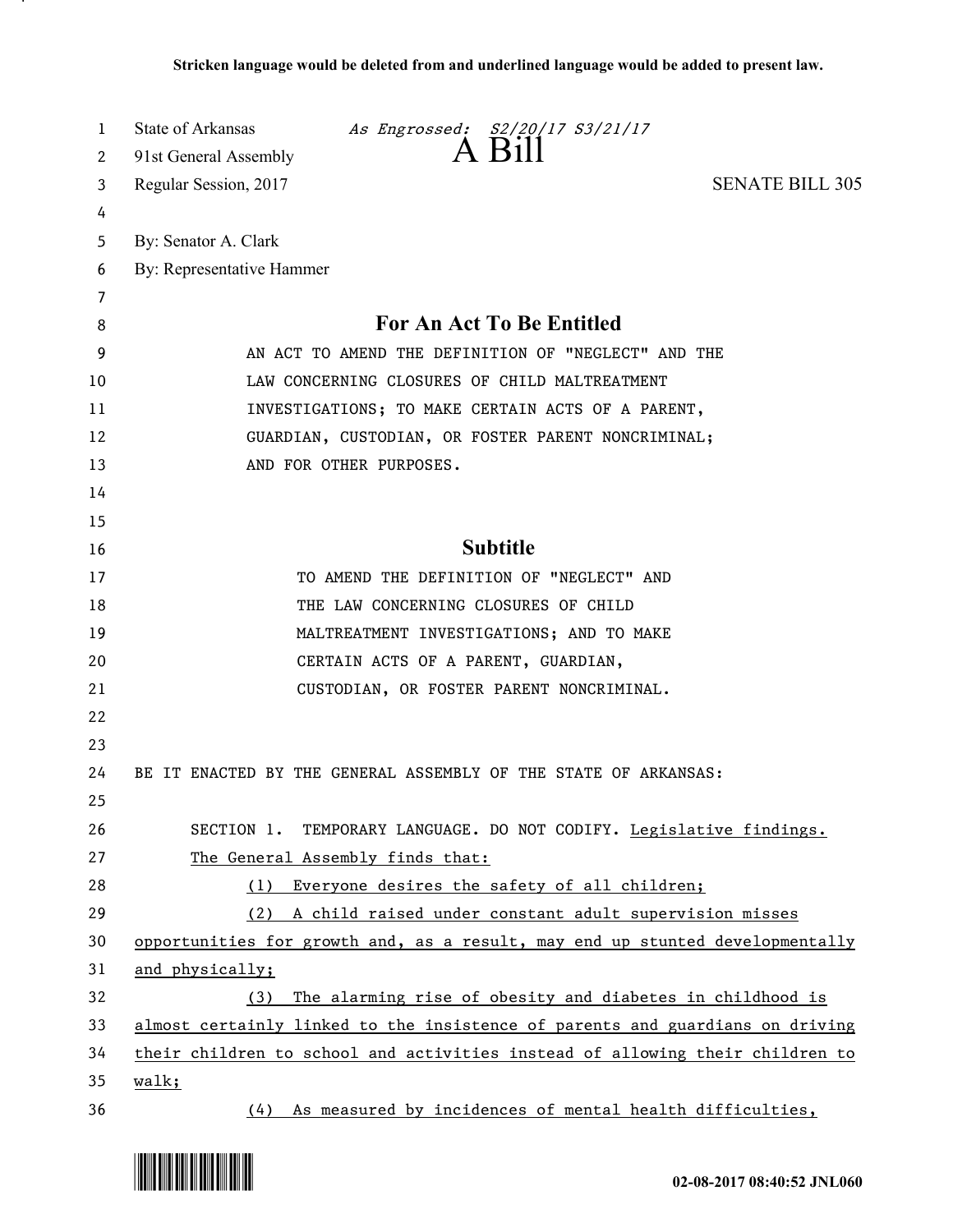As Engrossed: S2/20/17 S3/21/17 Sextember 2014 SB305

| $\mathbf{1}$ | today's over-supervised youth experience more difficulties upon reaching     |
|--------------|------------------------------------------------------------------------------|
| 2            | adulthood than earlier generations;                                          |
| 3            | (5) Earlier generations learned resilience by walking,                       |
| 4            | bicycling, playing, helping out, and solving problems without constant adult |
| 5            | intervention;                                                                |
| 6            | Parents and guardians often are in the best position to<br>(6)               |
| 7            | weigh the risks and make decisions concerning the safety of children under   |
| 8            | their care, including where their children may go, with whom, and when; and  |
| 9            | The excessive <i>investigation and prosecution</i> of parents and<br>(7)     |
| 10           | guardians who have done nothing more than briefly and safely permit their    |
| 11           | children to remain unsupervised has introduced unnecessary governmental      |
| 12           | intrusion into the homes of families and diverted valuable public resources  |
| 13           | to inconsequential and trivial matters.                                      |
| 14           |                                                                              |
| 15           | SECTION 2. TEMPORARY LANGUAGE. DO NOT CODIFY. Legislative intent.            |
| 16           | It is the intent of the General Assembly that this act:                      |
| 17           | (1) Protect and promote a parent or guardian's inherent right to             |
| 18           | raise his or her children; and                                               |
| 19           | (2) Protect a parent or guardian's decision to grant his or her              |
| 20           | children unsupervised time to engage in activities that include without      |
| 21           | limitation playing outside, walking to school, bicycling, remaining briefly  |
| 22           | in a vehicle, and remaining at home.                                         |
| 23           |                                                                              |
| 24           | SECTION 3. Arkansas Code Title 5, Chapter 27, Subchapter 1, is amended       |
| 25           | to add an additional section to read as follows:                             |
| 26           | 5-27-101. Noncriminal acts of parents, custodians, guardians, and            |
| 27           | foster parents.                                                              |
| 28           | An act of a parent, custodian, guardian, or foster parent described          |
| 29           | under § 12-18-103(14)(C) is not a criminal offense.                          |
| 30           |                                                                              |
| 31           | SECTION 4. Arkansas Code § $12-18-103(14)$ , concerning the definition of    |
| 32           | "neglect" under the Child Maltreatment Act, is amended to add an additional  |
| 33           | subdivision to read as follows:                                              |
| 34           | "Neglect" does not include a parent, custodian,<br>(C)                       |
| 35           | guardian, or foster parent who permits his or her child to perform the       |
| 36           | following actions unsupervised if the child is of sufficient capacity to     |

2 02-08-2017 08:40:52 JNL060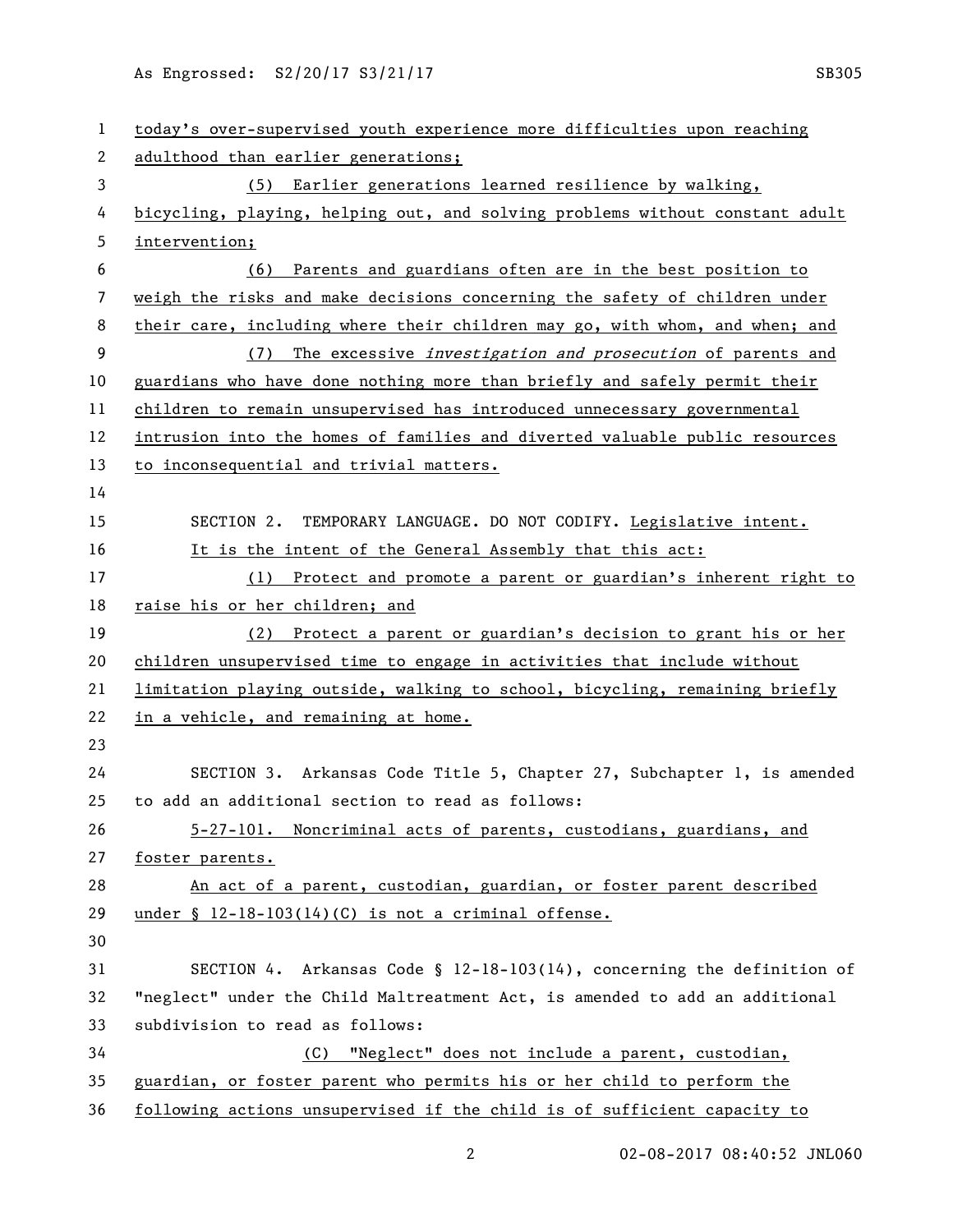| 1  | avoid immediate danger and a significant risk of harm:                        |
|----|-------------------------------------------------------------------------------|
| 2  | (i) Travel to and from school including without                               |
| 3  | limitation traveling by walking, running, or bicycling;                       |
| 4  | (ii) Engage in outdoor play;                                                  |
| 5  | (iii) Remain for less than fifteen (15) minutes in a                          |
| 6  | vehicle if the temperature inside the vehicle is not or will not become       |
| 7  | dangerously hot or cold; or                                                   |
| 8  | Remain at home before and after school if the<br>(iv)                         |
| 9  | parent, custodian, guardian, or foster parent:                                |
| 10 | (a) Returns home on the same day on which the                                 |
| 11 | parent, custodian, guardian, or foster parent gives the child permission to   |
| 12 | remain at home;                                                               |
| 13 | (b) Makes provisions for the child to be able                                 |
| 14 | to contact the parent, custodian, guardian, or foster parent on the same day  |
| 15 | on which the parent, custodian, guardian, or foster parent gives the child    |
| 16 | permission to remain at home; and                                             |
| 17 | (c) Makes provisions for any reasonably                                       |
| 18 | foreseeable emergencies that may arise on the same day on which the parent,   |
| 19 | custodian, guardian, or foster parent gives the child permission to remain at |
| 20 | home;                                                                         |
| 21 |                                                                               |
| 22 | SECTION 5. Arkansas Code § 12-18-303, concerning the minimum                  |
| 23 | requirements for reports to be accepted by the Child Abuse Hotline, is        |
| 24 | amended to add an additional subsection to read as follows:                   |
| 25 | (e) A report that does not meet the requirements of subsection (a) of         |
| 26 | this section shall not be accepted by the Child Abuse Hotline.                |
| 27 |                                                                               |
| 28 | SECTION 6. Arkansas Code § 12-18-601(d), concerning triage procedures         |
| 29 | developed and implemented by the Department of Human Services and the         |
| 30 | Department of Arkansas State Police, is amended to read as follows:           |
| 31 | The Department of Human Services and the Department of Arkansas<br>$(d)$ (1)  |
| 32 | State Police may develop and implement triage procedures for accepting and    |
| 33 | documenting reports of child maltreatment of a child not at risk of imminent  |
| 34 | harm if an appropriate referral is made to a community organization or        |
| 35 | voluntary preventive service.                                                 |
| 36 | Triage procedures developed and implemented under this<br>(2)                 |

3 02-08-2017 08:40:52 JNL060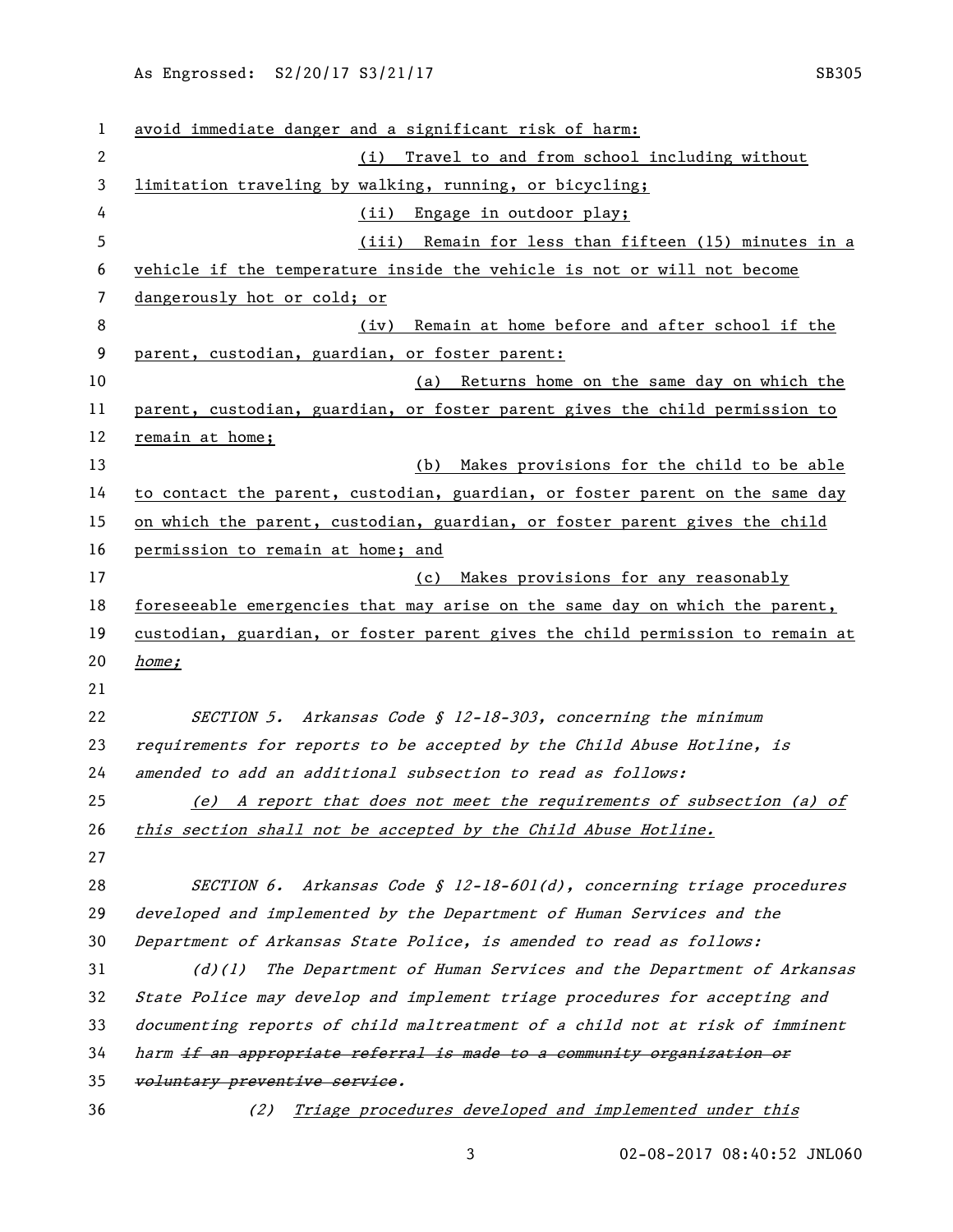As Engrossed: S2/20/17 S3/21/17 Sextember 2014 SB305

| 1            | subsection may include without limitation procedures for the:                 |
|--------------|-------------------------------------------------------------------------------|
| $\mathbf{2}$ | (A) Appropriate referral of a report of child maltreatment                    |
| 3            | to a community organization or voluntary preventive service; and              |
| 4            | (B) Closure of an investigation of a report of child                          |
| 5            | maltreatment.                                                                 |
| 6            | Triage procedures developed and implemented under this<br>(3)                 |
| 7            | subsection shall require the closure of an investigation of a report of child |
| 8            | maltreatment if before, during, or after a referral or an investigation it is |
| 9            | determined that the report of child maltreatment does not meet the            |
| 10           | requirements of $$12-18-303(a)$ .                                             |
| 11           | The Department of Human Services and the Department of<br>(4)                 |
| 12           | Arkansas State Police shall not implement this section until rules necessary  |
| 13           | to carry out this subsection have been promulgated pursuant to the Arkansas   |
| 14           | Administrative Procedure Act, § 25-15-201 et seq.                             |
| 15           |                                                                               |
| 16           | SECTION 7. Arkansas Code § 12-18-619, concerning the closure of child         |
| 17           | maltreatment investigations by the Department of Human Services and the       |
| 18           | Department of Arkansas State Police, is amended to add an additional          |
| 19           | subsection to read as follows:                                                |
| 20           | The Department of Human Services and the Department of Arkansas<br>(d)        |
| 21           | State Police shall close a child maltreatment investigation if at any time    |
| 22           | before or during the investigation it is determined that the report of child  |
| 23           | maltreatment does not meet the requirements of $\oint$ 12-18-303(a).          |
| 24           |                                                                               |
| 25           | Arkansas Code § 12-18-623(a), concerning investigations of<br>SECTION 8.      |
| 26           | reports of child maltreatment that may be closed by a Department of Arkansas  |
| 27           | State Police investigator as unsubstantiated, is amended to read as follows:  |
| 28           | $(a)(1)$ A Department of Arkansas State Police investigator shall close       |
| 29           | an investigation of a report of child maltreatment as unsubstantiated if it   |
| 30           | is determined that the report of child maltreatment does not meet the         |
| 31           | requirements of $$ 12-18-303(a)$ .                                            |
| 32           | (2) A Department of Arkansas State Police investigator may close              |
| 33           | an investigation of a report of child maltreatment as unsubstantiated without |
| 34           | complying with the requirements of this subchapter if:                        |
| 35           | $\frac{(1)}{(A)}$ The child identified as the victim:                         |
| 36           | (A)(i) Has been:                                                              |

02-08-2017 08:40:52 JNL060